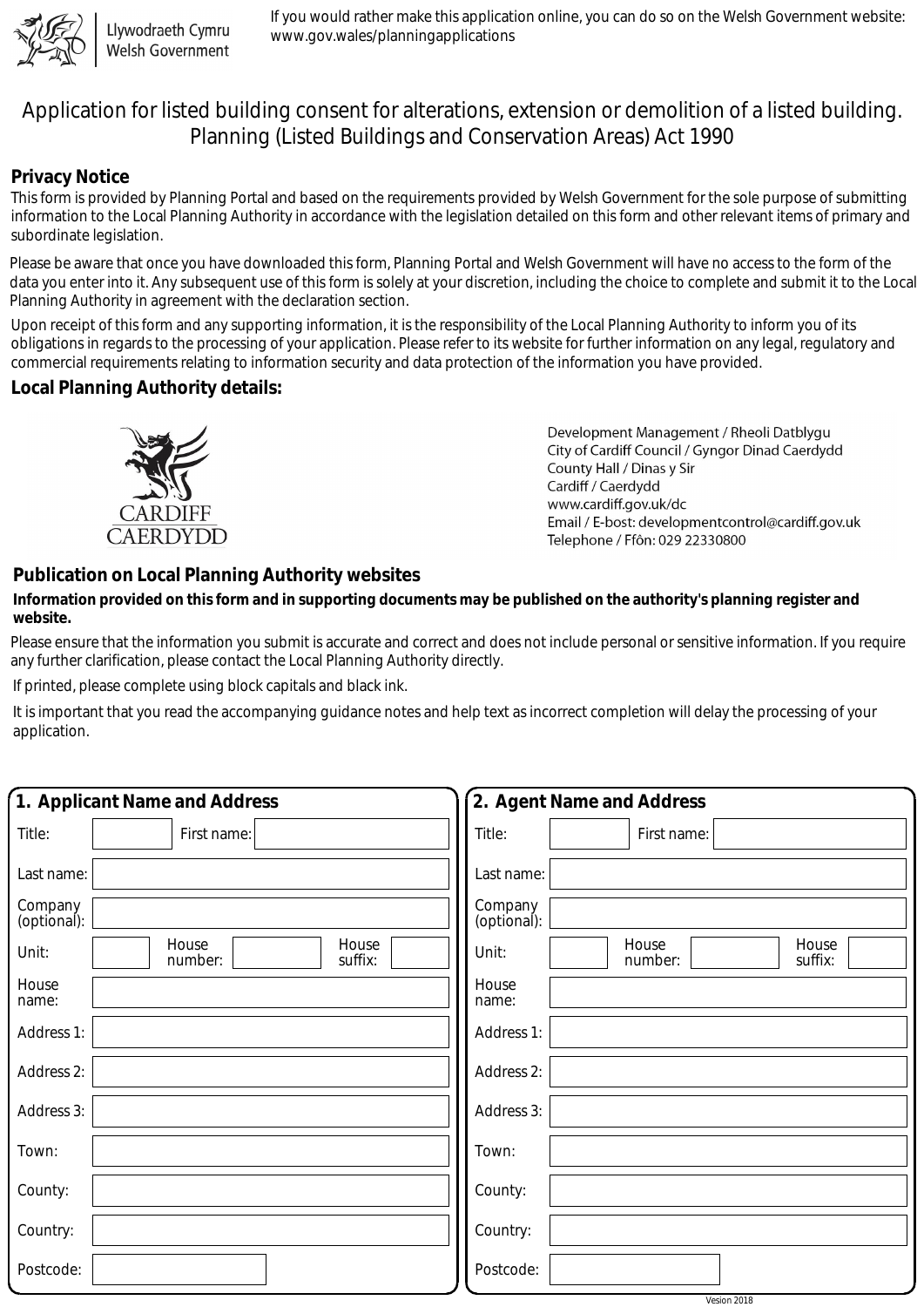| 3. Description of Proposed Work                                                    |                                                                                                                                                                                                                                   |  |  |  |
|------------------------------------------------------------------------------------|-----------------------------------------------------------------------------------------------------------------------------------------------------------------------------------------------------------------------------------|--|--|--|
| Please describe the proposals to alter, extend or demolish the listed building(s): |                                                                                                                                                                                                                                   |  |  |  |
|                                                                                    |                                                                                                                                                                                                                                   |  |  |  |
|                                                                                    | Has the work already started without consent?<br>If Yes, please state when the<br>Yes<br>No<br>work was started (DD/MM/YYYY)<br>(date must be pre-application submission)                                                         |  |  |  |
|                                                                                    | If Yes, please state the date when the<br>Has the work been completed without consent?<br>Yes<br>work was completed (DD/MM/YYYY):<br>No<br>(date must be pre-application submission)                                              |  |  |  |
| 4. Site Details                                                                    |                                                                                                                                                                                                                                   |  |  |  |
|                                                                                    | Please provide the full postal address of the application site.                                                                                                                                                                   |  |  |  |
| Unit:                                                                              | House<br>House<br>suffix:<br>number:                                                                                                                                                                                              |  |  |  |
| House<br>name:                                                                     |                                                                                                                                                                                                                                   |  |  |  |
| Address 1:                                                                         |                                                                                                                                                                                                                                   |  |  |  |
| Address 2:                                                                         |                                                                                                                                                                                                                                   |  |  |  |
| Town:                                                                              |                                                                                                                                                                                                                                   |  |  |  |
| County:                                                                            |                                                                                                                                                                                                                                   |  |  |  |
| Postcode<br>(optional):                                                            | If you cannot provide a postcode, the description of site location must be completed. Please provide the most accurate site description<br>you can, to help locate the site - for example "field to the North of the Post Office" |  |  |  |
| Easting:                                                                           | Northing:                                                                                                                                                                                                                         |  |  |  |
| Description:                                                                       |                                                                                                                                                                                                                                   |  |  |  |
|                                                                                    |                                                                                                                                                                                                                                   |  |  |  |
|                                                                                    |                                                                                                                                                                                                                                   |  |  |  |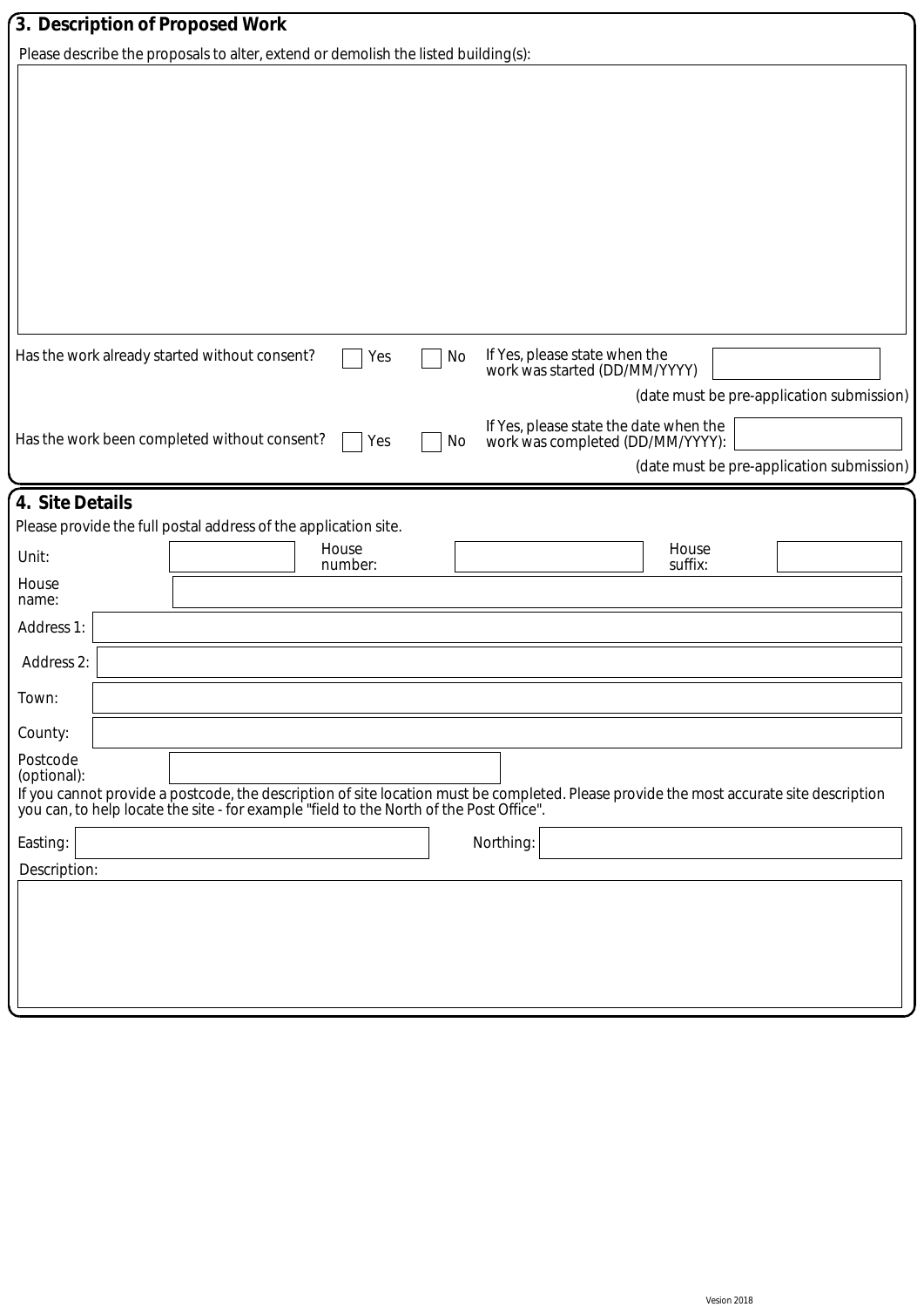| 5. Related Proposals                                                                          |        | 6. Pre-application Advice                                                                                   |  |  |  |
|-----------------------------------------------------------------------------------------------|--------|-------------------------------------------------------------------------------------------------------------|--|--|--|
| Are there any current applications, previous                                                  |        | Has pre-application advice been sought from the local                                                       |  |  |  |
| Yes<br>proposals or demolitions for the site?                                                 | No     | authority about this application?<br>No<br>Yes                                                              |  |  |  |
| If Yes please describe and include the planning application<br>reference number(s), if known: |        | If Yes, please complete the following information about the advice                                          |  |  |  |
| Reference<br>Description                                                                      |        | you were given. (This will help the authority to deal with this<br>application more efficiently).           |  |  |  |
|                                                                                               | number | Please tick if the full contact details are not                                                             |  |  |  |
|                                                                                               |        | known, and then complete as much as possible:                                                               |  |  |  |
|                                                                                               |        | Officer name:                                                                                               |  |  |  |
|                                                                                               |        | Reference:                                                                                                  |  |  |  |
|                                                                                               |        |                                                                                                             |  |  |  |
|                                                                                               |        | Date (DD/MM/YYYY):                                                                                          |  |  |  |
|                                                                                               |        | (must be pre-application submission)                                                                        |  |  |  |
|                                                                                               |        | Details of pre-application advice received?                                                                 |  |  |  |
|                                                                                               |        |                                                                                                             |  |  |  |
|                                                                                               |        |                                                                                                             |  |  |  |
|                                                                                               |        |                                                                                                             |  |  |  |
|                                                                                               |        |                                                                                                             |  |  |  |
|                                                                                               |        |                                                                                                             |  |  |  |
| 7. Neighbour and Community Consultation                                                       |        | 8. Authority Employee / Member                                                                              |  |  |  |
| Have you consulted your neighbours or                                                         |        | Do any of these<br>With respect to the Authority, I am:<br>statements apply to you?<br>a) a member of staff |  |  |  |
| Yes<br>the local community about the proposal?                                                | No     | b) an elected member                                                                                        |  |  |  |
| If Yes, please provide details:                                                               |        | No<br>Yes<br>c) related to a member of staff                                                                |  |  |  |
|                                                                                               |        | d) related to an elected member                                                                             |  |  |  |
|                                                                                               |        | If Yes, please provide details of the name, relationship and role                                           |  |  |  |
|                                                                                               |        |                                                                                                             |  |  |  |
|                                                                                               |        |                                                                                                             |  |  |  |
|                                                                                               |        |                                                                                                             |  |  |  |
|                                                                                               |        |                                                                                                             |  |  |  |
|                                                                                               |        |                                                                                                             |  |  |  |
|                                                                                               |        |                                                                                                             |  |  |  |
|                                                                                               |        |                                                                                                             |  |  |  |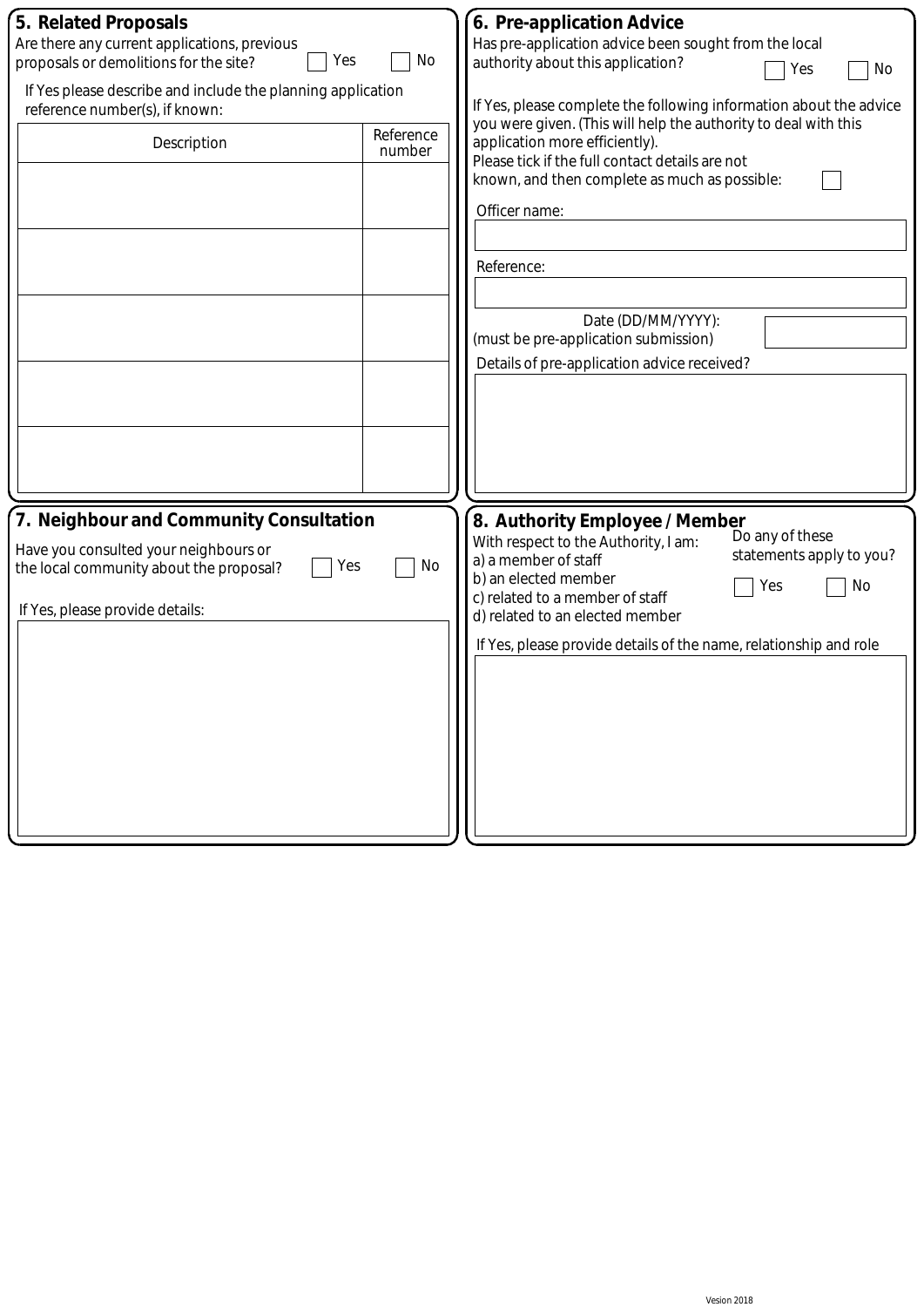| 9. Materials |
|--------------|
|              |

|                                                                                                                                              | Existing<br>(where applicable) | These provided absentation of existing and proposed materials and milliones to be deed in the building (demonstration excluded).<br>Proposed | <br>  applicable<br> | Don't<br>Know |  |
|----------------------------------------------------------------------------------------------------------------------------------------------|--------------------------------|----------------------------------------------------------------------------------------------------------------------------------------------|----------------------|---------------|--|
| <b>External walls</b>                                                                                                                        |                                |                                                                                                                                              |                      |               |  |
| Roof covering                                                                                                                                |                                |                                                                                                                                              |                      |               |  |
| Chimney                                                                                                                                      |                                |                                                                                                                                              |                      |               |  |
| Windows                                                                                                                                      |                                |                                                                                                                                              |                      |               |  |
| <b>External doors</b>                                                                                                                        |                                |                                                                                                                                              |                      |               |  |
| Ceilings                                                                                                                                     |                                |                                                                                                                                              |                      |               |  |
| Internal walls                                                                                                                               |                                |                                                                                                                                              |                      |               |  |
| Floors                                                                                                                                       |                                |                                                                                                                                              |                      |               |  |
| Internal doors                                                                                                                               |                                |                                                                                                                                              |                      |               |  |
| Rainwater goods                                                                                                                              |                                |                                                                                                                                              |                      |               |  |
| <b>Boundary treatments</b><br>(e.g. fences, walls)                                                                                           |                                |                                                                                                                                              |                      |               |  |
| Vehicle access and<br>hard standing                                                                                                          |                                |                                                                                                                                              |                      |               |  |
| Lighting                                                                                                                                     |                                |                                                                                                                                              |                      |               |  |
| Others<br>(add description)                                                                                                                  |                                |                                                                                                                                              |                      |               |  |
| Are you supplying additional information on submitted drawings or plans?<br>Yes<br>No<br>If Yes, please state plan(s)/drawing(s) references: |                                |                                                                                                                                              |                      |               |  |
|                                                                                                                                              |                                |                                                                                                                                              |                      |               |  |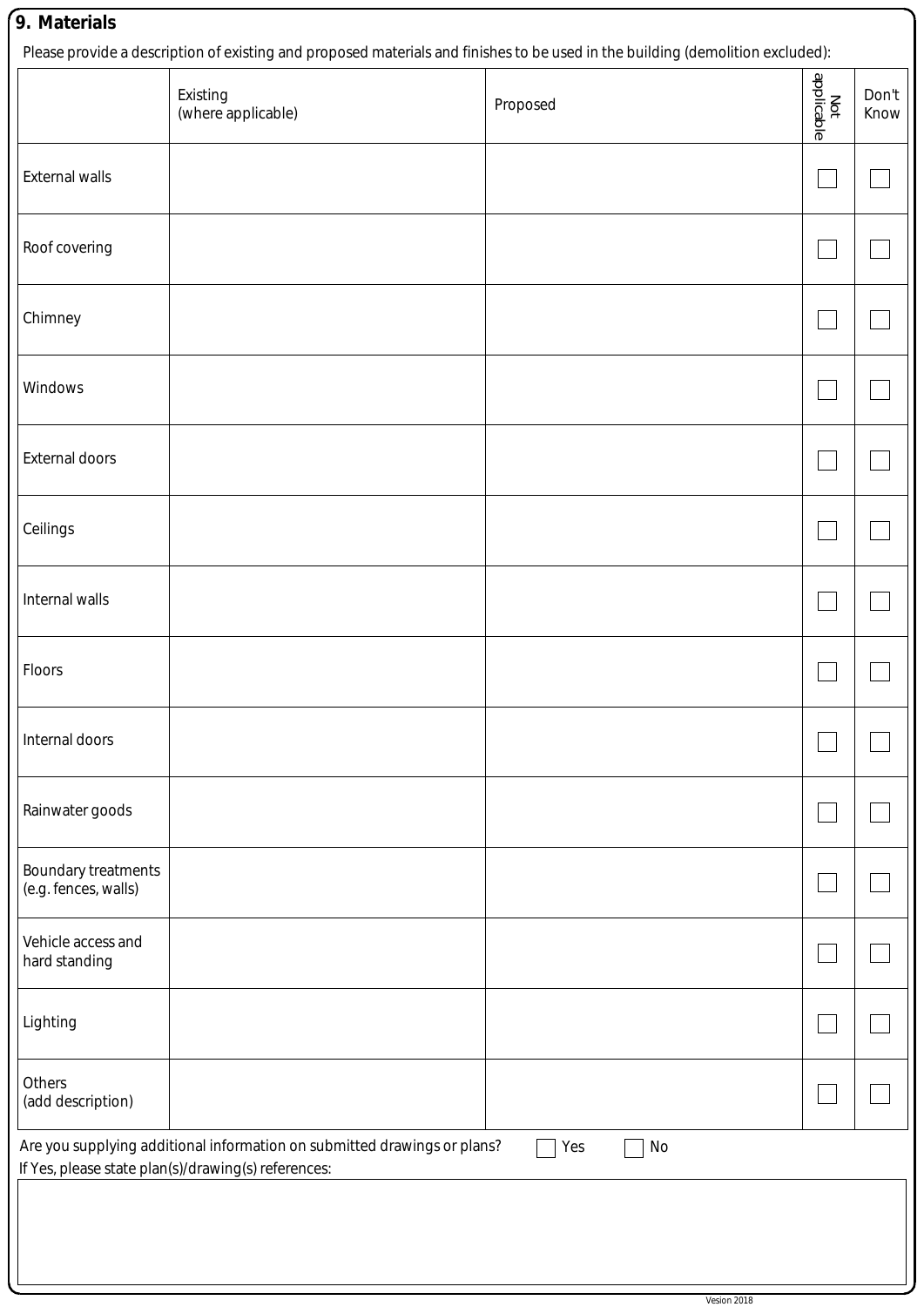| 10. Demolition                                                                                                                                                     | 11. Listed Building Alterations                                                                                                                                                               |  |  |  |
|--------------------------------------------------------------------------------------------------------------------------------------------------------------------|-----------------------------------------------------------------------------------------------------------------------------------------------------------------------------------------------|--|--|--|
| Does the proposal include the partial or<br>No<br>Yes<br>total demolition of a listed building?                                                                    | Do the proposed works include alterations<br>No<br>to a listed building?<br>Yes                                                                                                               |  |  |  |
| If Yes, which of the following does the proposal involve?                                                                                                          | If Yes, do the proposed works include:                                                                                                                                                        |  |  |  |
| a) Total demolition of the listed building:<br>Yes<br>No                                                                                                           | (you must answer each of the questions)                                                                                                                                                       |  |  |  |
| b) Demolition of a building within<br>No<br>the curtilage of the listed building:<br>Yes                                                                           | a) Works to the interior of the building?<br>No<br>Yes                                                                                                                                        |  |  |  |
| c) Demolition of a part of the listed building:<br>No<br>Yes                                                                                                       | b) Works to the exterior of the building?<br>No<br>Yes                                                                                                                                        |  |  |  |
| If the answer to c) is Yes:                                                                                                                                        | c) Works to any structure or object fixed<br>to the property (or buildings within                                                                                                             |  |  |  |
| i) What is the total volume of the<br>listed building?(cubic metres)                                                                                               | its curtilage) internally or externally?<br>No<br>Yes                                                                                                                                         |  |  |  |
| ii) What is the volume of the part<br>to be demolished?(cubic metres)                                                                                              | If the answer to any of these questions is Yes, please provide<br>plans, drawings, photographs sufficient to identify the location,                                                           |  |  |  |
| iii) What was the (approximate) date of the<br>erection of the part to be removed? (MM/YYYY)<br>(date must be pre-application submission)                          | extent and character of the items to be removed, and the<br>proposal for their replacement, including any new means of<br>structural support and state references for the plan(s)/drawing(s): |  |  |  |
| Please provide a brief description of the building or part of the<br>building you are proposing to demolish:                                                       |                                                                                                                                                                                               |  |  |  |
| Why is it necessary to demolish or extend (as applicable) all or part<br>of the building(s) and or structure(s)?                                                   |                                                                                                                                                                                               |  |  |  |
| 12. Listed Building Details                                                                                                                                        |                                                                                                                                                                                               |  |  |  |
| Please state the grading (if known) of the building in the list of Buildings of Special Architectural or Historic interest? (Note: only one box<br>must be ticked) |                                                                                                                                                                                               |  |  |  |
| Grade I<br>Grade II*<br>Grade $\parallel$                                                                                                                          |                                                                                                                                                                                               |  |  |  |
| Has a Certificate of Immunity from Listing been sought in respect of this building?                                                                                |                                                                                                                                                                                               |  |  |  |
| Don't know<br>Yes<br>No                                                                                                                                            |                                                                                                                                                                                               |  |  |  |
| If Yes, please provide the result of the application:                                                                                                              |                                                                                                                                                                                               |  |  |  |
|                                                                                                                                                                    |                                                                                                                                                                                               |  |  |  |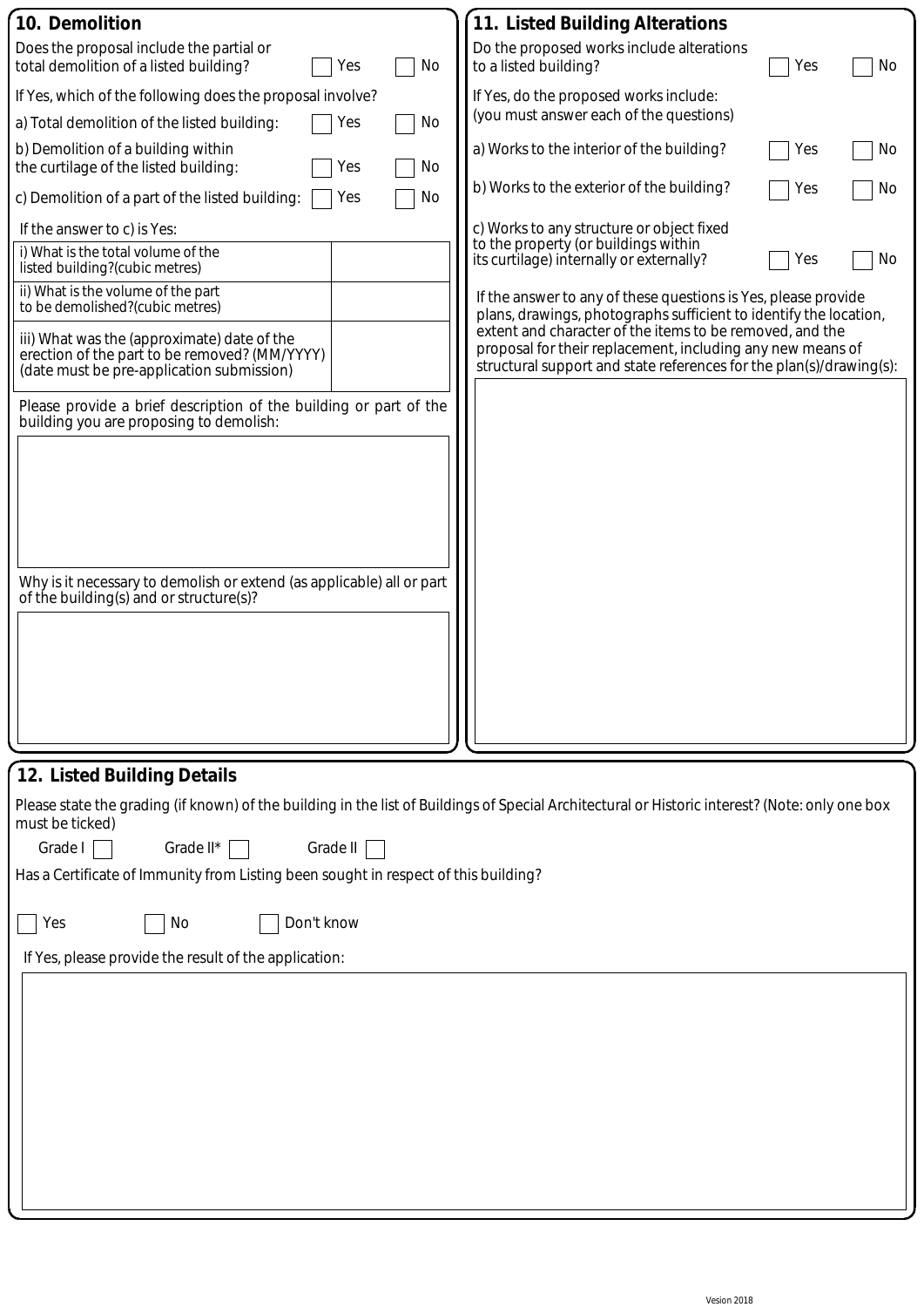| 14. Certificates                                                                                                                                                                                                                                                                                                                                                                             |  |                                                                                                                         |                                                                                                   |                    |
|----------------------------------------------------------------------------------------------------------------------------------------------------------------------------------------------------------------------------------------------------------------------------------------------------------------------------------------------------------------------------------------------|--|-------------------------------------------------------------------------------------------------------------------------|---------------------------------------------------------------------------------------------------|--------------------|
|                                                                                                                                                                                                                                                                                                                                                                                              |  | One Certificate A, B, C, or D, must be completed with this application form<br>Certificate Of Ownership - Certificate A |                                                                                                   |                    |
|                                                                                                                                                                                                                                                                                                                                                                                              |  |                                                                                                                         | Certificate under the Planning (Listed Buildings and Conservation Areas) (Wales) Regulations 2012 |                    |
| I certify/The applicant certifies that on the day 21 days before the date of this application nobody except myself/ the applicant was the<br>owner (owner is a person with a freehold interest or leasehold interest with at least 7 years left to run) of any part of the land or building to                                                                                               |  |                                                                                                                         |                                                                                                   |                    |
| which the application relates.<br>Signed - Applicant:                                                                                                                                                                                                                                                                                                                                        |  | Or signed - Agent:                                                                                                      |                                                                                                   | Date DD/MM/YYYY):  |
|                                                                                                                                                                                                                                                                                                                                                                                              |  |                                                                                                                         |                                                                                                   |                    |
|                                                                                                                                                                                                                                                                                                                                                                                              |  |                                                                                                                         |                                                                                                   |                    |
|                                                                                                                                                                                                                                                                                                                                                                                              |  | Certificate Of Ownership - Certificate B                                                                                |                                                                                                   |                    |
| I certify/ The applicant certifies that I have/the applicant has given the requisite notice to everyone else (as listed below) who, on the day<br>21 days before the date of this application, was the owner (owner is a person with a freehold interest or leasehold interest with at least 7 years<br>left to run) of any part of the land or building to which this application relates.  |  |                                                                                                                         | Certificate under the Planning (Listed Buildings and Conservation Areas) (Wales) Regulations 2012 |                    |
| Name of Owner                                                                                                                                                                                                                                                                                                                                                                                |  | Address                                                                                                                 |                                                                                                   | Date Notice Served |
|                                                                                                                                                                                                                                                                                                                                                                                              |  |                                                                                                                         |                                                                                                   |                    |
|                                                                                                                                                                                                                                                                                                                                                                                              |  |                                                                                                                         |                                                                                                   |                    |
|                                                                                                                                                                                                                                                                                                                                                                                              |  |                                                                                                                         |                                                                                                   |                    |
|                                                                                                                                                                                                                                                                                                                                                                                              |  |                                                                                                                         |                                                                                                   |                    |
|                                                                                                                                                                                                                                                                                                                                                                                              |  |                                                                                                                         |                                                                                                   |                    |
|                                                                                                                                                                                                                                                                                                                                                                                              |  |                                                                                                                         |                                                                                                   |                    |
|                                                                                                                                                                                                                                                                                                                                                                                              |  |                                                                                                                         |                                                                                                   |                    |
|                                                                                                                                                                                                                                                                                                                                                                                              |  |                                                                                                                         |                                                                                                   |                    |
|                                                                                                                                                                                                                                                                                                                                                                                              |  |                                                                                                                         |                                                                                                   |                    |
| Signed - Applicant:                                                                                                                                                                                                                                                                                                                                                                          |  | Or signed - Agent:                                                                                                      |                                                                                                   | Date DD/MM/YYYY):  |
|                                                                                                                                                                                                                                                                                                                                                                                              |  |                                                                                                                         |                                                                                                   |                    |
|                                                                                                                                                                                                                                                                                                                                                                                              |  |                                                                                                                         |                                                                                                   |                    |
| I certify/ The applicant certifies that:<br>Neither Certificate A or B can be issued for this application<br>All reasonable steps have been taken to find out the names and addresses of the other owners (owner is a person with a freehold<br>interest or leasehold interest with at least 7 years left to run) of the land or building, or of a part of it, but I have/ the applicant has |  | Certificate Of Ownership - Certificate C                                                                                | Certificate under the Planning (Listed Buildings and Conservation Areas) (Wales) Regulations 2012 |                    |
| been unable to do so.                                                                                                                                                                                                                                                                                                                                                                        |  |                                                                                                                         |                                                                                                   |                    |
| The steps taken were:                                                                                                                                                                                                                                                                                                                                                                        |  |                                                                                                                         |                                                                                                   |                    |
|                                                                                                                                                                                                                                                                                                                                                                                              |  |                                                                                                                         |                                                                                                   |                    |
|                                                                                                                                                                                                                                                                                                                                                                                              |  |                                                                                                                         |                                                                                                   |                    |
| Name of Owner                                                                                                                                                                                                                                                                                                                                                                                |  | <b>Address</b>                                                                                                          |                                                                                                   | Date Notice Served |
|                                                                                                                                                                                                                                                                                                                                                                                              |  |                                                                                                                         |                                                                                                   |                    |
|                                                                                                                                                                                                                                                                                                                                                                                              |  |                                                                                                                         |                                                                                                   |                    |
|                                                                                                                                                                                                                                                                                                                                                                                              |  |                                                                                                                         |                                                                                                   |                    |
|                                                                                                                                                                                                                                                                                                                                                                                              |  |                                                                                                                         |                                                                                                   |                    |
|                                                                                                                                                                                                                                                                                                                                                                                              |  |                                                                                                                         |                                                                                                   |                    |
|                                                                                                                                                                                                                                                                                                                                                                                              |  |                                                                                                                         |                                                                                                   |                    |
|                                                                                                                                                                                                                                                                                                                                                                                              |  |                                                                                                                         |                                                                                                   |                    |
|                                                                                                                                                                                                                                                                                                                                                                                              |  |                                                                                                                         |                                                                                                   |                    |
| Notice of the application has been published in the following newspaper                                                                                                                                                                                                                                                                                                                      |  |                                                                                                                         | On the following date (which must not be earlier                                                  |                    |
| than 21 days before the date of the application):<br>(circulating in the area where the land is situated):                                                                                                                                                                                                                                                                                   |  |                                                                                                                         |                                                                                                   |                    |
|                                                                                                                                                                                                                                                                                                                                                                                              |  |                                                                                                                         |                                                                                                   |                    |
| Signed - Applicant:                                                                                                                                                                                                                                                                                                                                                                          |  | Or signed - Agent:                                                                                                      |                                                                                                   | Date DD/MM/YYYY):  |
|                                                                                                                                                                                                                                                                                                                                                                                              |  |                                                                                                                         |                                                                                                   |                    |
|                                                                                                                                                                                                                                                                                                                                                                                              |  |                                                                                                                         |                                                                                                   |                    |

Vesion 2018